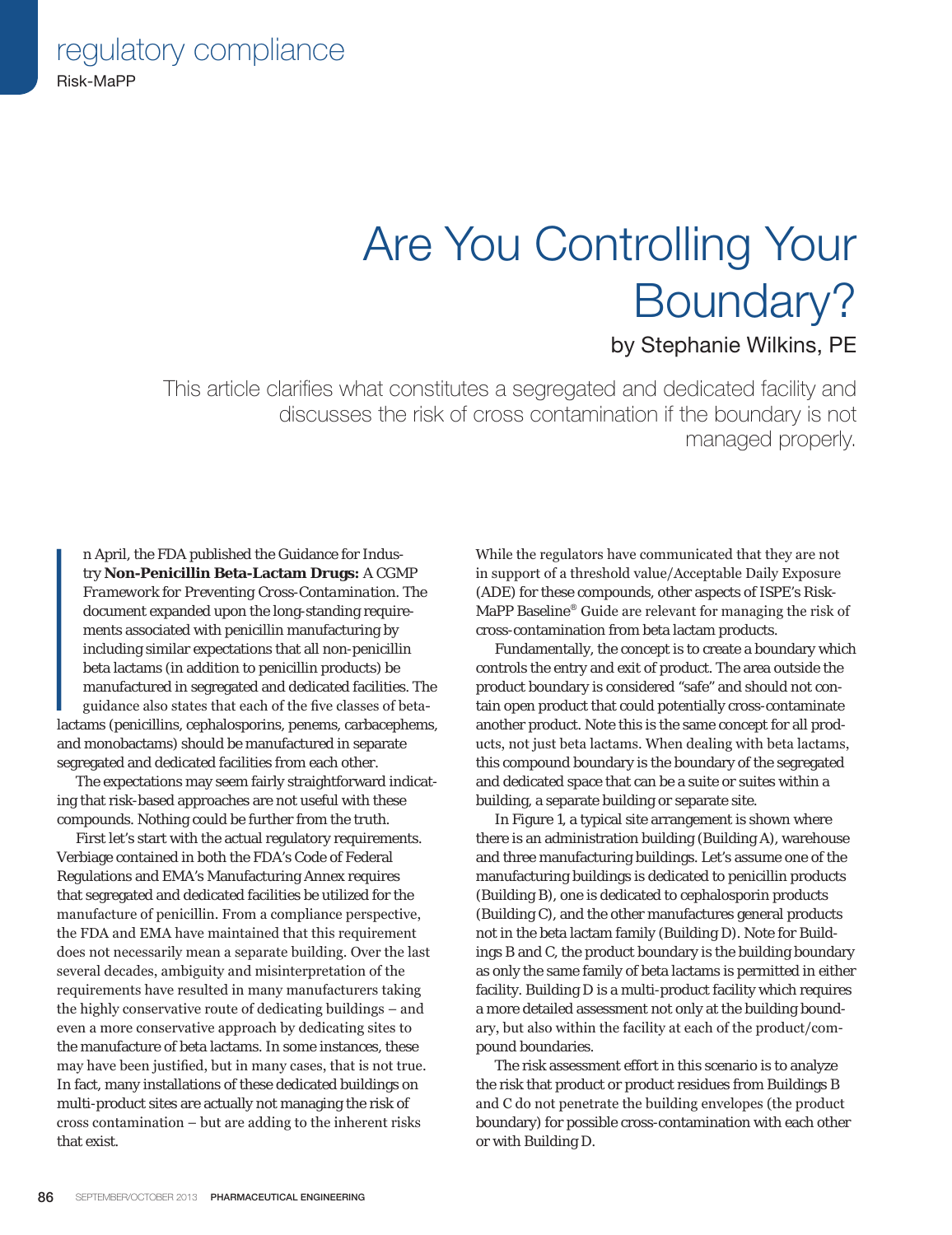Figure 2 shows a dedicated and segregated suite within a multi-purpose facility. For the space to be segregated, the walls between the suite and the other rooms must extend from structure to structure with all penetrations sealed to be leak tight, have independent HVAC, and backflow prevention on any utilities that serve the dedicated and segregated suite from the multi-purpose facility. If the controls are established as deliverables from a meaningful risk assessment process and accompanied by the appropriate procedures for employee and material movement, there should be no reason why beta lactams cannot be processed in the facility.

As such, the key is to assess the controls at the product boundary. ISPE's Risk-MaPP Baseline Guide is an important tool as it provides an approach to completing and documenting these assessments.

ISPE's Risk-MaPP Baseline® Guide states there are four modes by which cross contamination can occur; mix-up, retention, mechanical transfer, and airborne transfer. To ensure that the risk of cross contamination is controlled, an assessment of the four potential modes should be completed.

Starting with the potential for mix-up, reviewing all procedures in place to ensure the right materials, people and equipment are in the areas they should be. It is especially important for sites that manufacture beta lactams to establish and routinely update a Site Master File, which provides clarity on how materials, people and equipment transit the site. It is essential that the procedures and methods be clearly defined so that any deviations from the requirements are identified and addressed. Some items to consider may be the use of color-coded gowning/uniforms and labels so that it is easier to identify if something is in the wrong place. Use of electronic access control can help further ensure that people – and even equipment and materials are only allowed



*As such, the key is to assess the controls at the product boundary. ISPE's Risk-MaPP Baseline Guide is an important tool as it provides an approach to completing and documenting these assessments.* THE SUBSERVIEW OF THE STRING OF THE STRING OF THE STRING OF THE STRING OF THE STRING OF THE STRING OF THE STRING OF THE STRING OF THE STRING OF THE STRING OF THE STRING OF THE STRING OF THE STRING OF THE STRING OF THE STRI

The risk of cross contamination from retention of resi dues after cleaning of shared equipment which is then available for carryover to the next product should be non existent as the regulations are clear that equipment should not be shared between beta lactam products and other products. Equipment between the different classes of beta lactams is also not to be shared. If existing equipment is to be re-used for either beta lactam products when previously used for other products or vice versa, a decontamination protocol should be developed and executed which contains quantifiable acceptance criteria intended to ensure that the risk of cross-contamination risk is compliantly managed. Accordingly, when reusing equipment that has previously processed beta lactams, an acceptance criteria should be established at a "no detect" level. It is also essential that the analytical methods be sufficiently sensitive. It should be noted that

> others have decontaminated equipment and even facilities with an analytical method sensitivity as low as 0.6 nanograms per  $\text{cm}^2$ .

Mechanical transfer is where residues on non-product contact surfaces are transferred to another product/process via equipment, materials, wastes and people transiting the facility. For example, residue on an employee's gowning could fall off the gowning into the next product's process if the gown is not changed. Clearly the best way to minimize mechanical transfer is to contain the compound/powders within the process. If the powder does not get out of the process, it is not available to get into another product/process. This is an area where many current facilities, which manufac-Figure 1. Typical site layout. ture beta lactams, could use improve-

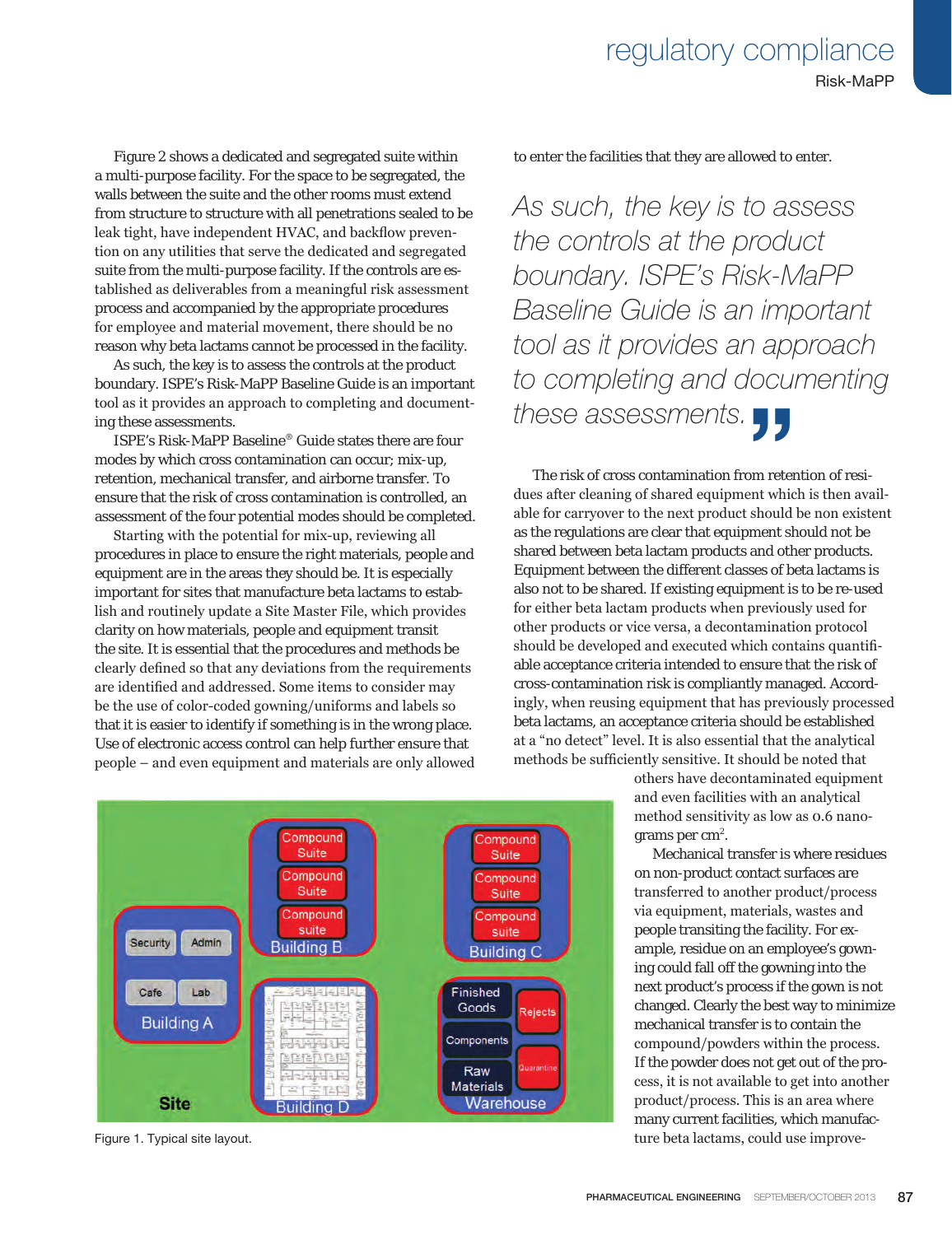## regulatory compliance

Risk-MaPP

ment. Many facilities dedicated to producing beta lactams do not consider the impact of open processing and powder leakage/residues within the facility as a potential source of cross-contamination outside the facility via mechanical transfer. If a site is dedicated to manufacturing one of the classes of beta lactams, there may not be a cross-contamination concern; however, there may be an employee safety and environmental issue as employees may inadvertently transfer residues outside the site and even into their homes. An area to assess is the gowning. Is the gowning disposable? If so, is it disposed of in a manner, which limits mechanical transfer? Is the gowning reused and laundered? Is it laundered on site or off site? If it is laundered off site, how do you ensure that the laundry service is not mechanically transferring residues? Is it laundered separately? If you launder on site, do you have dedicated washers and dryers? If not, how does one ensure that there is no mechanical transfer from the laundering process? How do you control that it is laundered according to SOPs each time? Another area to assess is materials and wastes that are entering/exiting the processing facility. Are there residues on these items that could be mechanically transferred to other products or materials?

"*simply following the requirements of the recent FDA Guidance to Industry on Non-Penicillin Beta Lactam Drugs is not enough to manage the risk of cross-contamination when these products are produced on sites that manufacture multiple products including more than one class of the beta lactams.*

Airborne transfer is where airborne particulate is trans-

ferred to another product/process either directly in air or by re-aerosolization of sedimented particulate. Similar to mechanical transfer, the best way to minimize airborne transfer is to contain the compound/powders within the process. When dealing with either a separate building or a segregated area in a multi-product site or building as the compound boundary an assessment of the incoming and exhaust air as well as the pressure gradient is needed to ensure the risk of cross contamination by the airborne route is controlled. The incoming air requires filtration. The most common approach is to filter the incoming air as well as the exhaust air. As these filters are considered critical controls for cross contamination control, they should be dynamically monitored.

Having controls in place to manage the risk of cross-contamination by any of the four modes is just one piece of the process. Routine performance monitoring is also required to ensure that the risk of cross-contamination continues to be managed to acceptable levels. There are various schools of thought on exactly what routine performance monitoring for the risk of cross-contamination entails.



Figure 2. Dedicated and segregated suite within a multi-purpose facility. One idea is to provide monitoring which